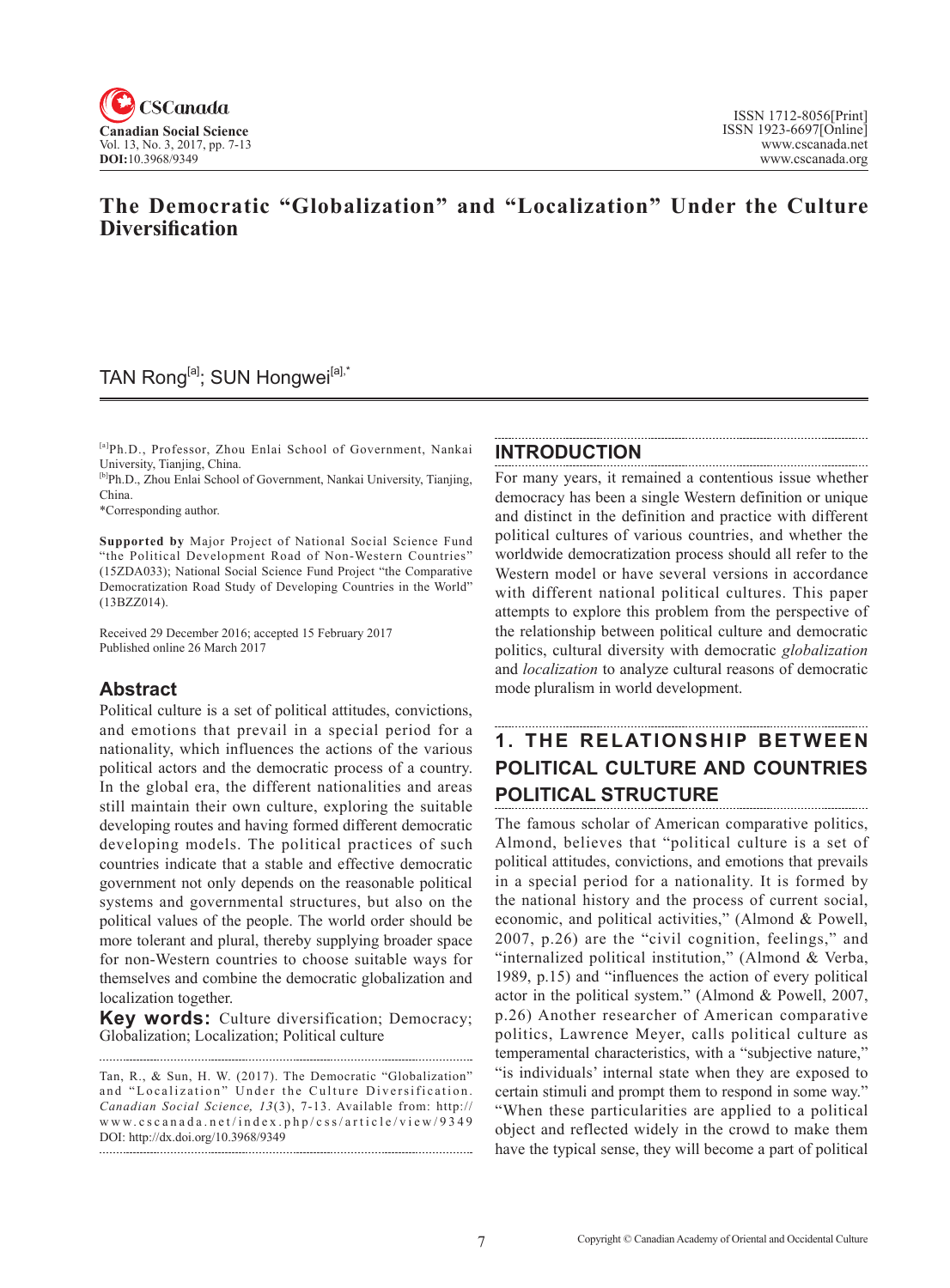culture." It embodied "the attitude toward authority; beliefs or notions to truth; dogmatism and pragmatism in the decision making; the sensibilities of such conducts as passion, alienation, refuse, trust or suspicion, and so on; cognition and knowledge; and some basic values." (Mayer et al., 2001, p.16) American political scientist Pye et al. (1965, p.513) consider that political culture is a set of systematic political subjective factors existing objectively in the political system (i.e., country), reflecting a social tradition and public spirit, the citizens' love and hate, popular political sentiments, leaders' activity patterns and specification; it makes personal political behavior run in a certain way, political systems have a value orientation and ensure some kind of consistency of the political system. Another American political scientist, Ronald Inglehart, proposes that political culture is a unique national historical experience and also the results of people learning continuingly at an early stage, so it is a lasting cultural factor and becomes a nation-specific and relatively stable cultural pattern. Such cultural identity is bound to bring important behavior consequences (Wang, 2000, p.171).

The political culture determines people's political orientation, the attitude toward the political institution, as well as the attitude of their own role in the political institution. When the political structure of a country adapts to its political culture, citizens of that country will have a sense of identity, and the awareness of people will tend to be distinctive. Conversely, people's thought will be on the chaos and they will feel at a loss due to the absence of direction. American sociologist Talcott Parsons, who divides a political system into two parts: political structure (mode of political behavior) and political culture (psychological orientation of political behavior), accounts for both affecting and checking each other, and ignores any one will result in a lopsided understanding to political system (Parsons & Shils, 1951, p.55). In the  $19<sup>th</sup>$  century, Tocqueville, after investigating American society and politics, fully affirmed the rule of law in America. He considered that it has a great impact on American social happiness; meanwhile, he said: "I also have reasons to be sure this influence is less than public feelings." (Tocqueville, 1997, p.356) Meaning that the American legal system is built on the foundation of American public feelings, which is contrary to the political culture of the United States.

The attitudes of people from their past experiences shape a culture that affects behavior of various political actors and all kinds of activities in people's political life and, thus, becomes the foundation of political activities. Such attitudes and culture in different political systems show different "preference modes," (Almond, 1956) which then affects a country's democratization process; therefore, it is very necessary from the perspective of political culture to study the democratization trend of countries and development models, but also to investigate

"the suitability between political culture and political institution" (Gooding & Klingemann, 2006, pp.484-485) that appears in different political systems.

## **2. DIVERSITY OF POLITICAL CULTURE AND PLURALISM OF DEMOCRATIC MODES**

Today, the world has entered the age of globalization. However, it is found from the development of various countries that each nationality still flaunts stubbornly its own cultural personality and seeks the development path suitable for itself. Thus, they form a variety of democratic political development models, known as the "East Asia Model," "South Asia Model," "India Model," "Latin America Model," "European Model," "Islam Model," "Africa Model," and so on. The new democratic localization emerging in different areas and countries demonstrates that people of different regions and ethnic groups do not have the same interpretations and preferences toward democracy in multiple cultural backgrounds.

### **2.1 East Asia Model**

East Asia is located in the east part of the world, which contains many kinds of cultures. This area in history did not experience Western modernization and democratization process, such as the Renaissance, enlightenment movement, and the industrial revolution. Confucianism and cultural traditions pursuing a discipline order and obedience awareness and ethical principles have achieved a dominant position for a long period. So the Confucian value structure and sociocultural characteristics emphasize these factors, such as hierarchy, authority, filial piety, social customs and rituals, as well as behavioral norms. In countries with Confucian cultural traditions, the civil society is weak, the social force is frail, and the political process often runs along the interpersonal relationships track. Confucian ethics, different from the Western religious culture since the Middle Ages, are personified and requires people, through learning, to develop and perfect themselves in aspects of morals and spirit. Stressing political authority arranges for the publics interests and the responsibility of the people with the strongest moral consciousness.

For a long time, people thought that these conservative and traditional principles had hindered East Asian development and the democratization process. In such a culture, it is difficult to have powerful social forces to promote the societal democratization process. However, in the latter part of the 20<sup>th</sup> century, East Asian countries achieved great economic achievements, for example, Japan's rapid development and the emergence of the "four little dragons" stimulated people to look at Confucianism principles with a new vision and reconsider East Asian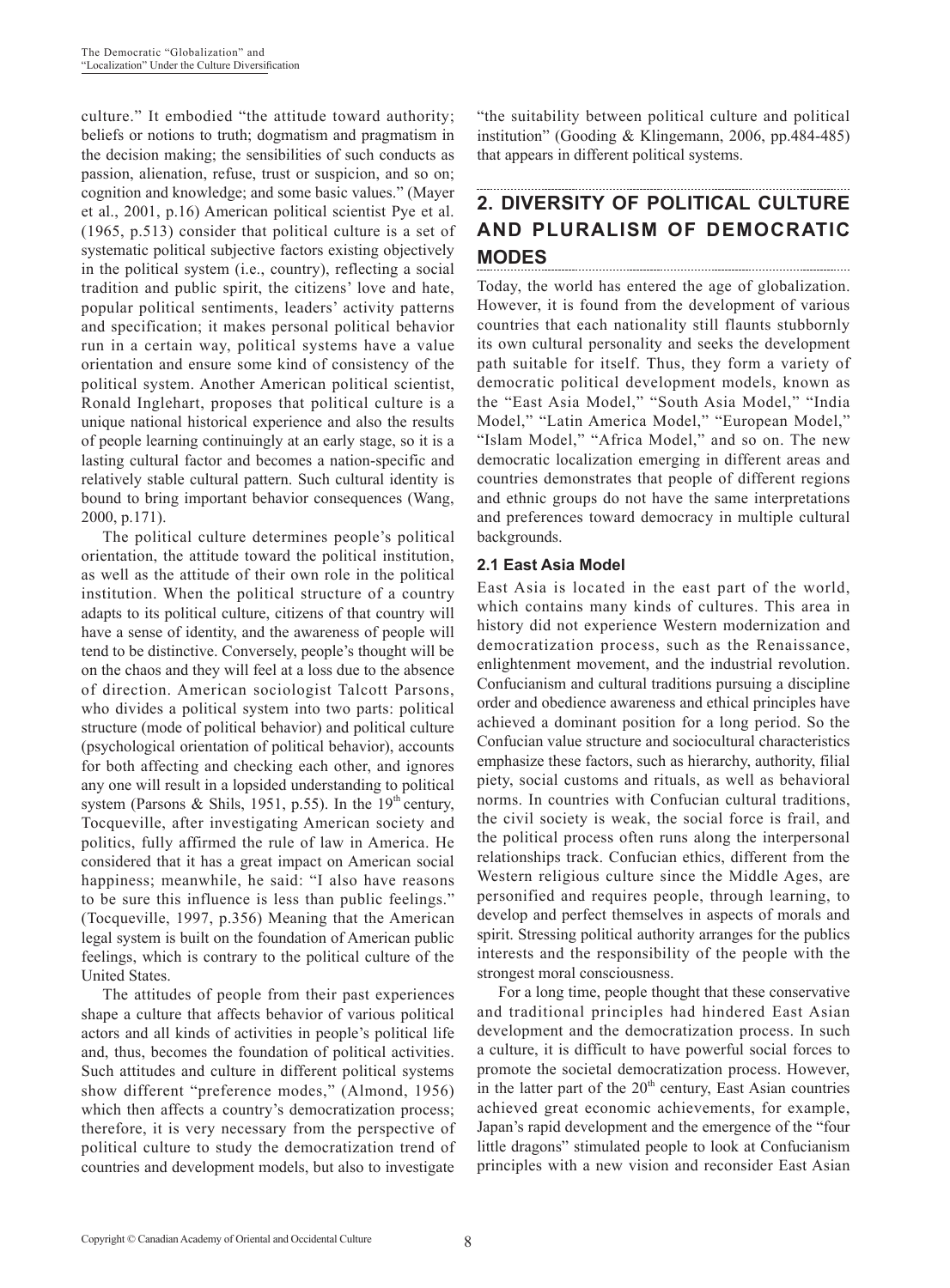development ethics and the institutionalized model, reexamine and reflect East Asian countries' political development goals, values, and mechanism choices, some people even commenced exploring the "Asian values." (Wiarda, 2004, p.15). It is found that the East Asian countries' economic miracle is not built on the foundation of democratic politics, the governments of these countries lead and organized native development and construction and played an active role in social and economic development. East Asian governments, both in the international system or in the relationship with their elite and social groups, have maintained a high degree of autonomy, which becomes a cultural feature.

Accompanied by East Asian countries being stronger, people have found out that, on the one hand, under the attack of globalization, East Asian countries have been steadily affluent, thus increasingly advocating pragmatism and owning a globalization mentality, and the democratic mechanisms have developed from top to bottom. On the other hand, the strength of civil society in East Asian countries is still frail, the initiative of a democratization course is grasped in the hands of elites cultivated up by the reform, and the democratic process depends on elites' attitudes and impetus. The ability of a regime is an important determinant in East Asian democratization process; the position of authority maintains a relative stability that becomes an important condition for East Asian countries toward democracy. People have noticed in the reform and development that it is just the state's capacity and role that reduces the risks brought by the democratic process of East Asian countries, the nation decides the social order, and bureaucratic groups, who are formed through the appointment and test selection, control the state trend. The nation is the dominant force in promoting the political, economic, and social development; puny civil society is difficult to request from the nation and also can't become forces independent of the nation. Such democracy and modernization courses have a strong East Asian traditional cultural character, and called "later Confucian" democratic model by some scholars (Ibid., p.98, 105).

The development model of East Asian countries is rooted in their histories and cultural traditions. Associated with the modernization between process and ethical spirits (such as respecting authority, stressing rank, and the concentration of power) penetrate into the political life, and it is the modern transformation of traditional political culture. States play their own ability to mobilize social political resources, at the same time they also adopt a number of Western-style democratic institutions. People's economic life in East Asian countries improved significantly, so they recognize the regime and make the regime legitimacy of states beyond actual performance of their democratic system. Based on the reality of East Asian development, some scholars propose that goals and values of political development are diverse rather than unique. In the aspects of government capacity and the role, as well as political order, different countries can and should make their own choices to fit their actuality (Chen, 2006, pp.16-17). Now, with a deepening study of the East Asian democratic political development and political cultural traditions, some scholars further explore democratic contents behind the traditional cultures, they deem that the development and utilization of such cultural resources have a great significance to promote and facilitate the East Asian democratic political development (Guo, 2010, p.15).

#### **2.2 India Model**

India is a country with ancient culture and civilization, as well as multiple religious and ethical traditions, located in South Asia, called Orient "operational democratic country" (Wiarda, 2004, p.15) by Westerners. However, India is not the Western development type. For a long time, the driving force of Indian development stemmed from two directions: One from Western liberal law, political systems, modern education as well as science and technology, and the other is from its own cultural traditions. In choosing the modern path, for one thing, it has inherited Western political liberalism; for another, it has been seeking independence to avoid being sunk into Western countries' spheres. It does not want to abandon political freedom adopted from the British; simultaneously they hope to lean on their own multiculturalism to make itself a trend for "multifaceted development." (Wiarda, 2006, p.41) The long-term history of British colonial rule makes this country mix external factors and local factors in the development: possessing multipartisan, holding regular competitive elections, but showing the instability in the political process and still staying in the ranks of underdeveloped countries in economics. Indian democracy is not like Western countries, which are the product of capitalist economic development, by contrast, a largely transplanted product, so when introducing Western liberal democracy, it will inevitably associate with the time-honored caste system and social bottom mechanism, and is bound to encounter its own unique problems in the democratic process.

In such a deep-rooted hierarchical society, its outstanding issue during the democratization process is the growth of people's political ability. The caste system makes Indian democracy form some kinds of a participation sequence, different social and economic classes can participate in politics in accordance with the sequence (Ibid., pp.108-109). In the social and economic level, India's caste and religious culture exhibits the obedience in social affairs and the freedom in religion. People allow and tolerate cultural pluralism while abiding the community consistency. When such freedom and tolerance infiltrate into its political level, it will display a sort of inestimable value. The Indian democratic process has been run through the quantity principle, periodic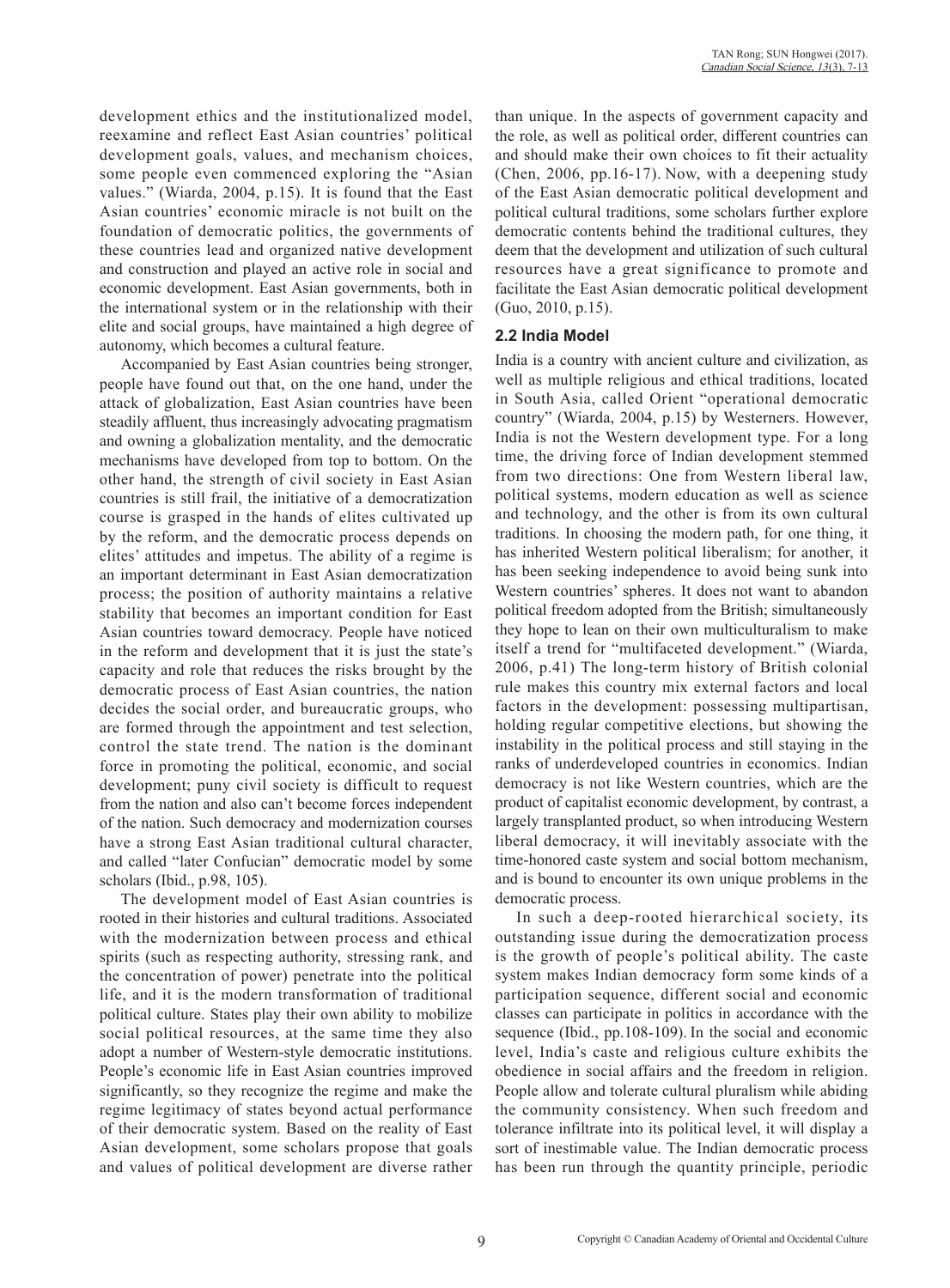elections, and the principle of one person, one vote. In the competition for political power, middle and lower castes join up to challenge the upper caste, prominently demonstrating the participation characteristics, this makes the Indian traditional caste system eroded, and Indian populace and its grassroots join the democratization process (Wiarda, 2004, p.113). On the one hand, implementing a Western parliamentary system, while on the other hand, retaining local Presbyterian of a native grassroots type. It blends the Western system with its own traditions. Nevertheless, Indians, who are deeply rooted in hierarchy and traditional social relations, still tend to authoritarian rule in politics. The society is full of factions and distrust with highlighted performances of community conflict and division. Upper castes and the forces owning land refuse to give up their dominance, but they also do not allow the lower social forces to encroach on their inherent privileges.

Different from the situation that formation of civil political capacity and civil societal development of Western countries experienced, several centuries' evolution to match their democratic political development process, the creation of the Indian political participation mechanism and the realization of adult suffrage are all earlier than the formation of the capacity of the people using these systems effectively; therefore, the Indian democratic mechanism has the traits of vulnerability, instability, and immaturity. The middle class is extremely indifferent to politics, while well-educated and having a skill and competitive in the community; however, they do not think they have any responsibility for the development of national democratic institutions. They love freedom and democracy and hate bitterly selfishness and corruption of the political class, yet they do not want to reach out to help the government improve the management nor want to have anything to do with public life (Ibid., p.119).

Indian practices proclaim that only having the electoral system and multiparty competition does not mean a realization of truly democratic politics. The representative politics having no public responsibility is difficult to be called true democracy. The construction of democratic politics must be accompanied by the growth of civil society and the enhancement of people's political ability. Therefore, it is an important task for the current Indian democratic road to carry forward excellent native culture, develop education, carry out a moral calling to society, and cultivate a social class with responsibility and political awareness.

#### **2.3 Latin America Model**

Latin America is located in the West, a geographical area adjacent to the United States. Despite this, the people of Latin America are distinct from Americans in both psychology and politics. Latin America was once a Spanish and Portuguese colony; its ideological and political traditions are closely linked with Medieval

Western European premodern traditions. In modern times, Latin American countries were constantly subjected to the edification of modern Western cultures, but it inherited traditions of authoritarianism, hierarchy, elitism, etc. from Medieval Western Europe, making it bog down and fall far behind when its neighbor America marched toward modern democracy.

According to the Anglo-Saxon cultural tradition, Catholicism is a religion rejecting democracy because: Democracy requires an independent mind, yet the Catholics requires obedience; Democracy holds that everyone is equal, yet Catholics recognize social hierarchy; Democracy allows explanation of statutory law, yet Catholics tightly controls interpretation of sacred text. In the Western view, the Protestant system closely linked with democracy is the only acceptable version, but they ignore that democracy may have a Catholic edition. The fact is: In Latin American countries, since the beginning of  $20<sup>th</sup>$  century, the doctrine and beliefs of Catholics have always owned a lasting influence and played an important role in the social integration process of Latin American countries. The Catholic democratic version emphasizes internal consistency, organic combination, and interdependence, which are placed above the equality and personality. Different from institutional arrangements of governments internal constraints under Protestant liberal tradition, institutional arrangements under the Catholic version emphasize external constraints on the nation and government. It pursues a corporate organic model, and groups or corporation institutions have certain restrictions on power and tyranny, although such restrictions shall be advanced under the unified leadership of political leaders from top to bottom. Under such cultural traditions, the authority has an unassailable position, but that does not mean it need not be restricted. Instead, the philosophy of such systems is: authority is supremacy only in the secular realm, and it must be restricted by divine law and natural law in a greater range. Under such Iberian traditions, in the absence of a more rational and effective internal restriction mechanism, institutional arrangements pay more attention and emphasize the moral strength and the conscience guidance.

Latin American countries have been calling for reforms, trying to carry out a controlled change, namely "through organic, strictly managed, centralized, and integrated political model to integrate various social forces into the track and the political process controlled by country, then adapt to change under the support and control by the elites." (Wiarda, 2006, p.66) Western liberal culture exerts a gradual long-term influence on people of this region. They greatly treasure freedom and democracy and often hope to transform themselves with the aid of the Western liberal democracy. However, in the mid and late  $20<sup>th</sup>$  century, the course that Latin America countries pursued was plural political democracy that enunciates that a region with a lack of realistic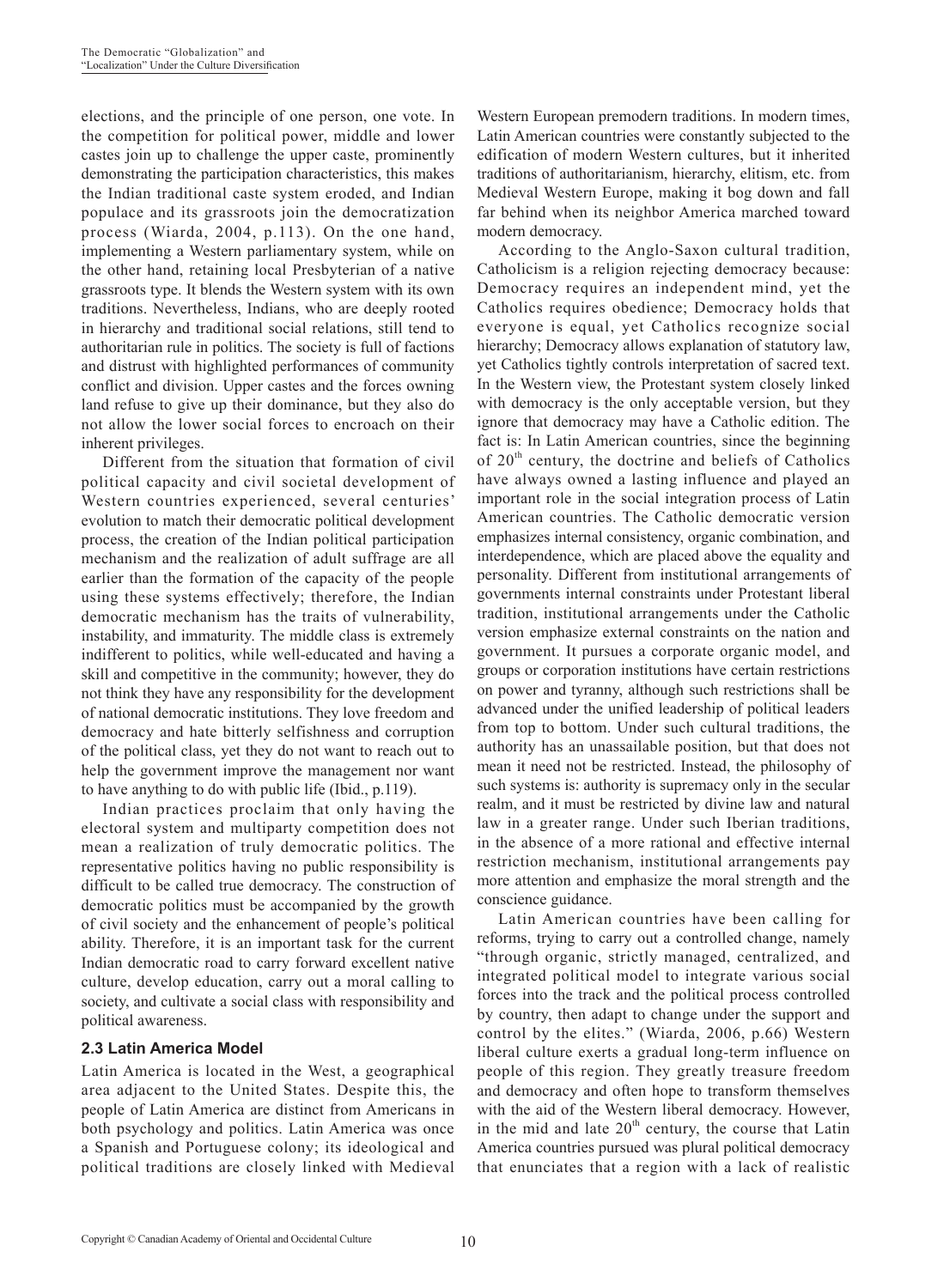underpinning and historical roots searches a democratic model not suitable for their own circumstances is doomed to fail. Latin American countries untimely implemented a wrong democratic model leading to the countries' political turmoil and economic crisis. The practice of Latin American development declares that "When authoritarianism is no longer accepted by people, liberalism in Latin America context is also repeatedly frustrated." (Ibid., p.64) The reality is that the marketization, small government, and liberal democratic road in North America are difficult to be the best choices for Latin America countries in the contemporary period.

Over many years, it becomes a vexing issue that Latinos have been plagued by their development path. American scholar Howard J. Wiarda (2005, p.141) said: "In fact, cultural sites are the filters of development and factors blocking the invasion of some Western thought as well as letting the others enter." Latin America cultural hybridization often becomes a problem when you "mix American, European, local and Spanish traditions in a chaotic way; is frequently unpredictable and bewildered; and shows a strange blend of democracy and authority in its democratic process." (Wiarda, 2004, p.173) The development course in Latin America indicates that no matter how the world situation changes and regardless of how Latinos swing in the moving road, there is one point undoubted, that is: At any time, the recognition of local people for cultures and values is a key factor in this regional development and plays a decisive role for Latin America countries in choosing a development path.

#### **2.4 European Model**

Not just the development path of developed Western countries and non-Western developing countries differs, even between Europe and America, due to distinct historical traditions, the connotation of liberalism and democracy are not alike. Europeans said liberalism has more connotations of economic philosophy rather than political philosophy. Europeans stressed democracy as having more emphasis on social democracy and the welfare state rather than just political democracy advocated by Americans. The history of European development makes people give priority to the attention of social rights. Europeans generally believe that social problems are affairs the country must be concerned about and rarely like the United States entrusted a large number of social issues to the market. As early as the beginning of the  $20<sup>th</sup>$  century, when German politics began to move toward democracy, the prestigious Weimar Constitution held high the banner of social and economic democracy, and called for social and economic equality, reflecting a European democratic concept.

The long-term feudal autocracy and the history of nation-state development make European democracy a strong conservative color, its specific performance is the integration tradition into the political process, and emphasizing social solidarity and communalism rather than pursuing American individualism. The country occupies an important position in the political, social, and economic operation and maintains a relative separation with society. In the design of political system structures, European countries are reflected more as a representative system from this to fuse social left-wing, right-wing, and multiple forces rather than Americans rigorously pursuing the principle of separation of powers with checks and balances in the government system. For a long time, social movements of continental Europe showed a strong social reformism color, social policy has become an important national political issue, unlike Americans drastically implementing managerialism and market-oriented reforms.

### **2.5 Islam Model**

Some scholars, when studying the Muslim world, put forward whether Islam and democracy are compatible. They believe the Koran requires that Muslims resolve the collective affairs by "Shura" consulting each other. Shura means equal participants discuss with each other, not just by the rulers, to get advice from vassals or colleagues. Leaders may determine the way of consultation according to the needs, and people achieve the goal through the elected representative assembly and have the right to participate in government decision making. Fazlur Rahman considers that refusing to recognize Muslim community with the right to practice a democratic system makes the Islam system to become empty and useless (Ibid., p.98, 146). Prophet Muhammad never explained how to choose his successor, and medieval Muslim jurists did not address the right of choosing governors by people, but they tried to solve the problems of rulers' responsibility and political obligation, which means what Muslims should do when facing an evil ruler. In the Muslim world, until now they retained the tradition that the Prophet handed down, namely, "when you see the evil man, kill them with your own hands; if not, use words to expel them; or despise them in the heart, which is the bottom line of trust." (Syed, 1982, p.16). So far, the Muslim mass still maintains the state of using the soul to despise tyrants. In their views, "the community can withdraw allegiance to an evil ruler," because "if the behavior of the rulers violates Sharia law, the obligation of people obeying the dominators will terminate." (Wiarda, 2004, p.98, 144-145)

Some Western scholars researching Islam found that Islam and their historical traditions contain favorable factors for democracy, so reinterpretation of Islam and its historical traditions may make Muslims have both Islam traditions and democracy. Today, along with the increasingly convenient communication and more developed education, Islam and Muslim local traditions are undergoing some kind of change, to a greater or lesser degree, deriving some content from Western culture, meanwhile, exploring their own democratic development path.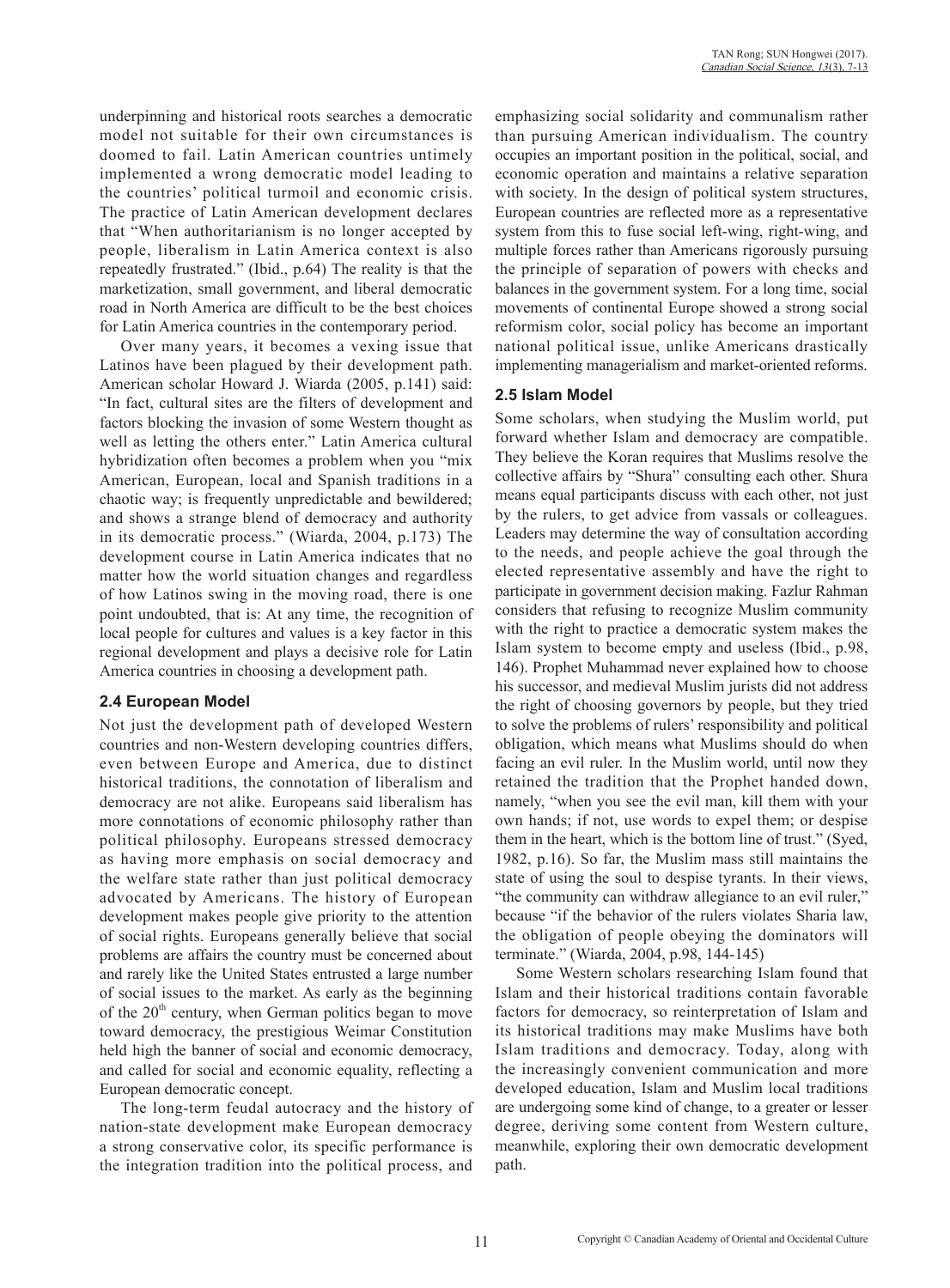# **3. GLOBALIZATION AND LOCALIZATION OF DEMOCRACY**

A Western modernization theory puts forward: "the modern cultural structure and a basic system pattern developed by modern Europe will be eventually all accepted by all modernizing and modern society; with the expansion of modernity, they will be popular around the world." (Guo, 2010, p.14) Japanese-American scholar Francis Fukuyama in his book *The End of History and the Last Man,* proposed the view of "the end of history," deemed that liberal democracy practiced by Western countries is "the end of human ideology development" or "the last dominant form of humanity." (Fukuyama, 2003, p.57) However, the reality that the development of various countries, especially non-Western countries, states clearly political and economic reforms implemented by Western modernization theory does not necessarily bring development, prosperity, freedom, and democracy to the vast number of developing countries. Instead, many countries got caught in a vicious cycle of political instability, economic crisis, social development disorders, cultural distortions, and so on. Political practices of various countries manifest that only the democracy established on the basis of their historical culture and traditions can truly be stable and lasting. A stable and effective democratic government not only relies on the rational political system and government structure, but also depends on people's political values. Unless people's political values support the established political system, or such system, cannot be successful (Almond & Verba, 1989, p.546). Countries ignoring their own conditions and blindly copying the Western democracy model often appear not to be acclimatizing problems.

Since the late  $20<sup>th</sup>$  century, non-Western countries and developing countries gradually have become aware of their own cultural values in practices and introspections. They "have found the reason to keep the dignity and individuality of their cultural values," "got comfort from these," (Perroux, 1987, p.127, 160) begun to emphasize endogenous development, and advocated finding the development types and ways based on their own cultural identity, thoughts, and action structures. They pose, "there are how many societies, and it should be how many layouts and development modes. The same and unified development model suitable for all does not exist." (UNESCO, 1988, p.19) Stressing the importance of historical cultural traditions and accounting for the culture of a nation is its inherent spirit power for development. This not only determines the basic direction of development, but also determines the type and mode of development. When American scholar Robert D. Putnam, studying Italian government reform and civic cultural traditions, put forward that in the past one thousand years Italy experienced a huge economic, social, political, and demographic change; "however, some things don't change," "civic traditions have amazing resilience," which "proves that the history has power." (Putnam, 2001, p.189). Famous East Asian politics expert Lucian W. Pye also advances the analysis of political culture in East Asia that political culture has significant persistence, the divergences of political culture has a decisive significance in determining the political development process (Pye, 1985, p.viii, 20).

Since the late  $20<sup>th</sup>$  century, the evolution of democratization is in leaps and bounds around the world. In the wave of globalization, Western political civilization has continuously expanded. Such expansion, however, continues to encounter resistance, the globalization of Western democracies face difficulties. In this course, some Westerners found democracy in non-Western countries is not their familiar liberal democracy (Huntington, 2003, p.41). Practices have proved that Westerners can output their cultural elements, but they can't suppress and eliminate the core elements of non-Western countries' own culture. The facts testify that cultural output of a country is not an easy thing and such output may be "experiencing substantial changes" in the process (Almond & Verba, 1989, p.15).

Nowadays, the world has entered the period of globalization, which is a growing degree of interconnection between various countries and regions, all countries in the world are facing more and more problems in common, but also the increasing need for mutual cooperation. However, the cooperation and globalization to solve common problems do not mean achieving Western-dominated world harmony and integration. As the famous British scholar David Held said, "The globalization process does not necessarily lead to the development of global integration," "The globalization process does not necessarily lead to the world order manifested, the mark of unified social and political constant developments." Globalization "is neither a single condition, nor a linear course," but rather "a multidimensional phenomenon of different activities and interaction scopes involving economy, politics, technology, military, legal, culture, environment, and so on. Each area could include different relationship and activity patterns." Each nation-state "brings into the regional and global trend in different ways." (Held, 2004, p.425. 427).

Since the late  $20<sup>th</sup>$  century, under the conflict between cultural universalism and relativism in the epoch of globalization, some people have been trying to seek "a thinking frame about world politics." (Huntington, 2002, p.1). However, the reality is: with the growth of power and self-confidence, non-Western societies increasingly assert their own cultural values and reject those cultural values imposed by the West. American Harvard University professor Samuel Huntington believes: "In the post-Cold War world, the most important difference among the people is not ideological, political or economic,